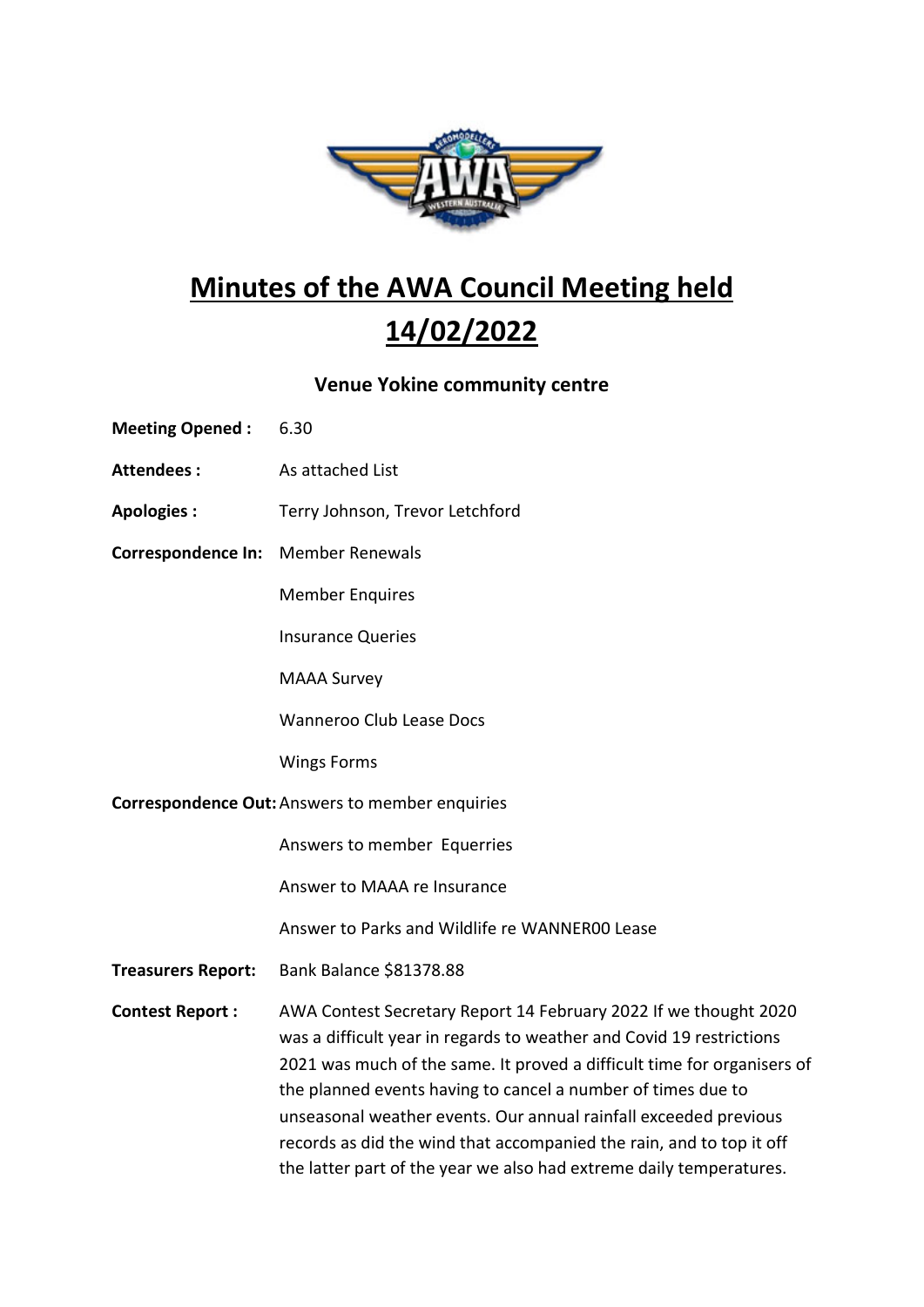However this did not deter the many competitors that participated in competition. There were 42 competitors that qualified and participated in 11 AWA State events. We must not forget the numbers of willing supporters providing timing and assisting in other functions to enable these events to be conducted in a safe and manageable state. There were also a number of club events held that were not qualified due to the lack of participants. An AWA qualified State event is to have a minimum of 5 entrants for radio control and control line and a minimum of three for free flight events. Points are awarded towards the Dorothy Buckley Trophy , the first placegetter 7 points, second 5 points, third 3 points all other entrants 1 point. For team events points are divided 50/50 i.e. control line, the flier and the mechanic. AWA State medallions are also provided to place getters for their effort on the day with the exemption of Free Flight where only the 1st place winner is awarded the gold medallion when there is less than 5 competitors. AWA State events recorded comprised Control line, Gliding, Radio Control and Free Flight. In 2021 there has been a clear winner. The Dorothy Buckley Trophy for the year 2021 is awarded to: Bruce Bellis The runner up was Richard Bellis. We all have expectations that this year 2022, the weather gods will be kind,, Covid 19 and it's restrictions will be a thing of the past and participation rates in our competitions and model flying will continue to grow. Kevin Hooper AWA State Competitions Secretary

## CFI : Nil

## General Business:

Discussion on Area Approvals. CASA may soon require all clubs to apply

 Model Inspectors - Clubs should keep a copy of paperwork. MAAA not keeping AWA in the loop.

 Grant Application from WARMS for purchase of storage Shipping Containers and Solar System. Total project cost \$13,971, WARMS Contribution 50% Grant amount \$\$6,535 Moved Kevin Hooper Seconded Jarad Gould Approved with one against.

> Grant Application from AMAC for purchase and fitting of new tyres to the AMAC club Tractor. Total project cost \$3,000 Club contribution \$600 Grant amount \$2,400 Moved David Collett Seconded Malcolm Buckland. Unanimous.